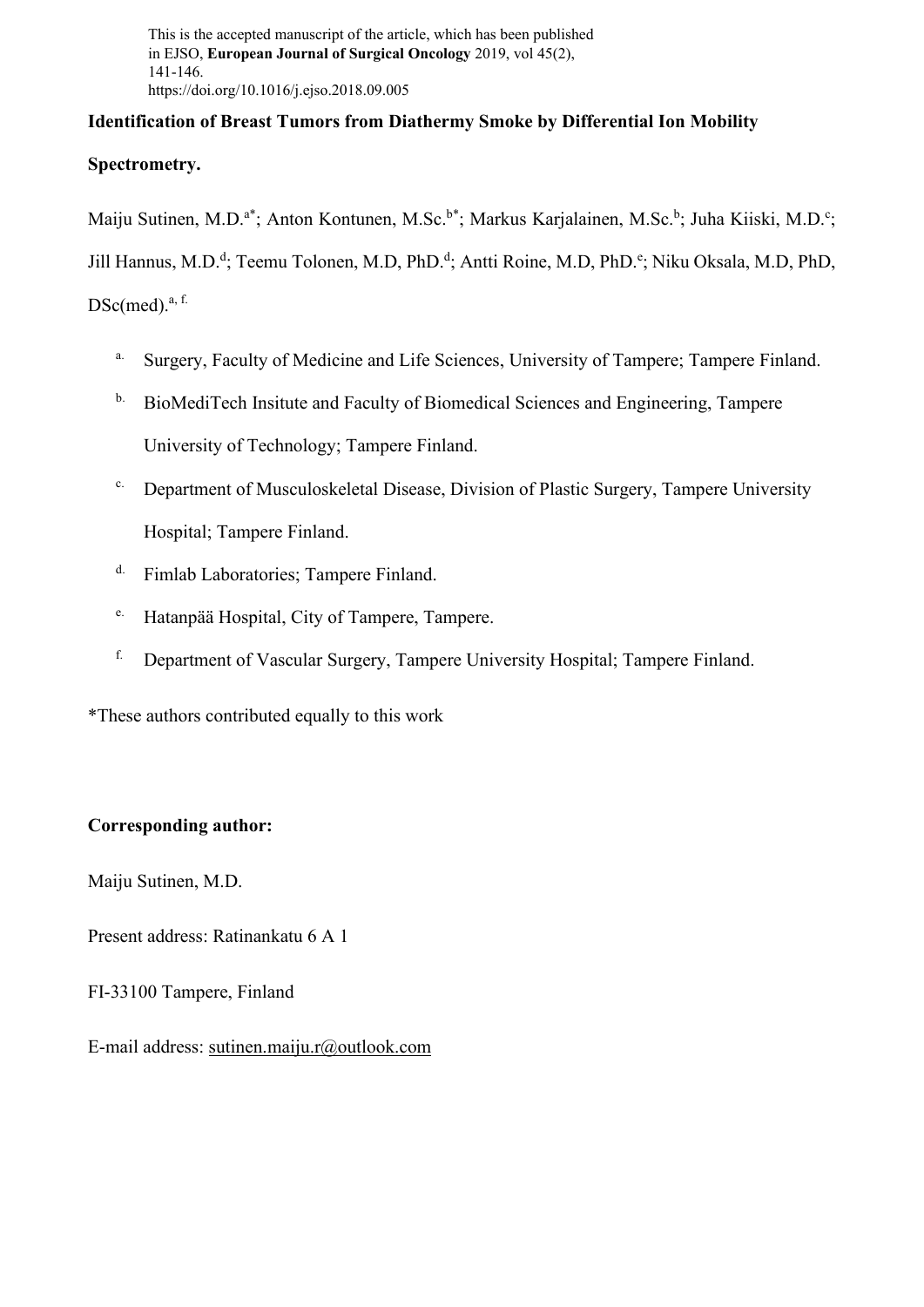#### **Abstract**

**Introduction:** Breast cancer is the most frequent cancer in women worldwide. The primary treatment is breast-conserving surgery or mastectomy with an adequate clearance margin. Diathermy blade is used extensively in breast-conserving surgery. Surgical smoke produced as a side product has cancerspecific molecular features. Differential mobility spectrometry (DMS) is a rapid and affordable technology for analysis of complex gas mixtures. In our study we examined surgical smoke from malignant and benign breast tissue created with a diathermy blade using DMS.

**Material and methods:** Punch biopsies of 4 mm diameter from breast cancer surgical specimens were taken during gross dissection of fresh surgical specimen and placed in a well plate. The measurement system is a custom-built device called automatic tissue analysis system (ATAS) based on a DMS sensor. Each specimen was incised with a diathermy blade and the surgical smoke was analyzed.

**Results:** We examined 106 carcinoma samples from 21 malignant breast tumors. Benign samples (n  $= 198$ ) included macroscopically normal mammary gland (n = 82), adipose tissue (n = 88) and vascular tissue ( $n = 28$ ). The classification accuracy when comparing malignant samples to all benign samples was 87%. The sensitivity was 80% and the specificity was 90%. The classification accuracy of carcinomas to ductal and lobular was 94%, 47%, respectively.

**Conclusions:** Benign and malignant breast tissue can be identified with ATAS. These results lay foundation for intraoperative margin assessment with DMS from surgical smoke.

#### **Keywords:**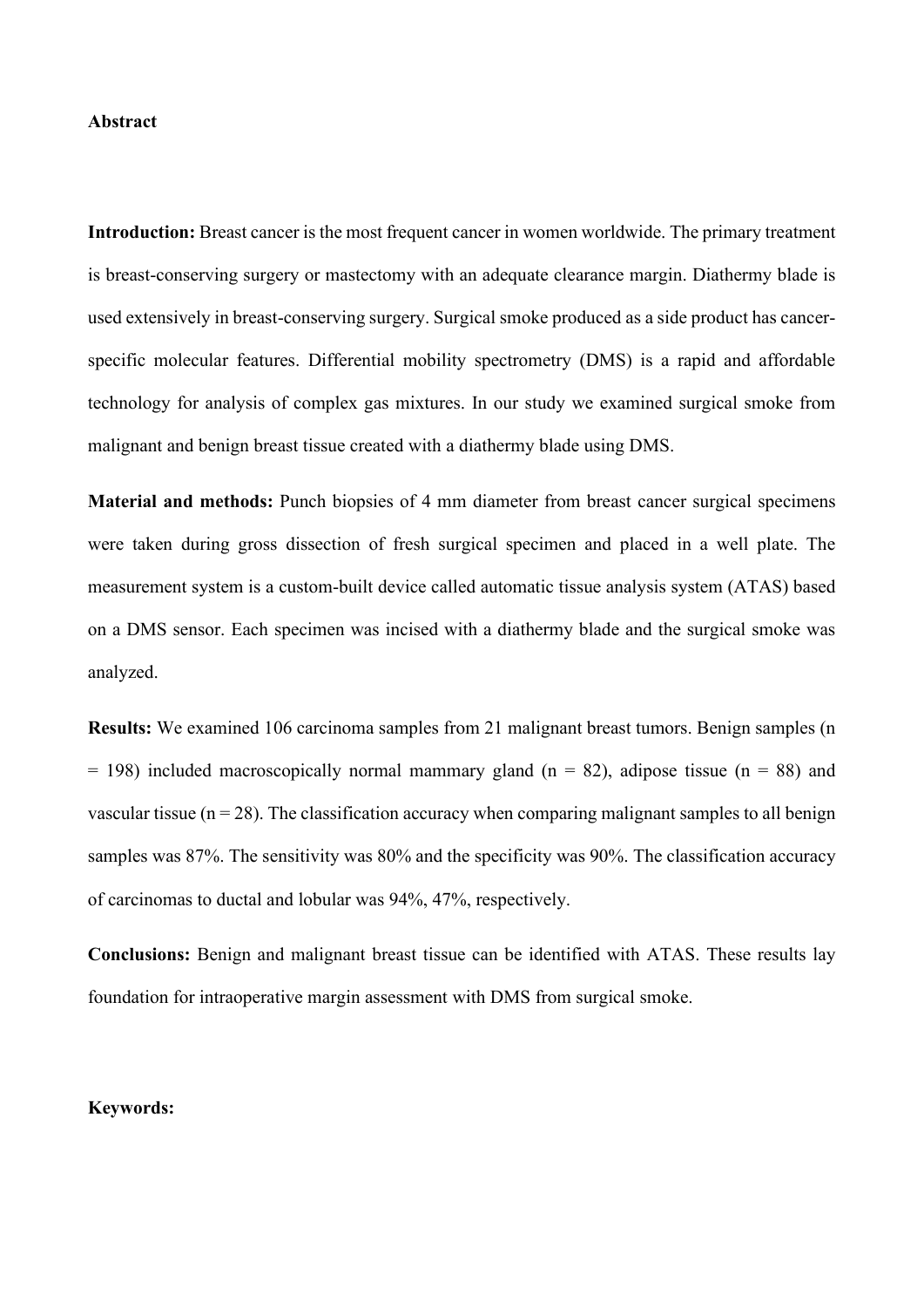Breast cancer, Differential ion mobility spectrometry, Surgical smoke, Surgical margin, Electrosurgery

#### **Abbreviations:**

- 1. Radiofrequency (RF)
- 2. Optical coherence tomography (OCT)
- 3. Rapid evaporative mass spectrometry (REIMS)
- 4. Differential mobility spectrometry (DMS)
- 5. Field asymmetric ion mobility spectrometry (FAIMS)
- 6. *Automatic tissue analysis system* (ATAS)
- 7. Linear discriminant analysis (LDA)
- 8. *Forward sequential feature selection* (FSFS)
- 9. 10-fold cross validation (10-f-CV)
- 10. Receiver operating characteristic (ROC)
- 11. The area under the curve (AUC)

**Declaration of interest**: This study was supported by grants from the following foundations: Finnish Foundation for Technology Promotion (TES), Tampereen Tuberkuloosisäätiö (Tampere Tuberculosis Foundation), Emil Aaltonen foundation and Pirkanmaan sairaanhoitopiiri (PSHP) grants 9s045, 151B03, 9T044, 9U042, 150618, 9U042 and 9V044. Niku Oksala, Antti Roine, Markus Karjalainen, and Anton Kontunen, are shareholders of Olfactomics Ltd. which is about to commercialize proprietary technology for the detection of diseases by ion mobility spectrometry.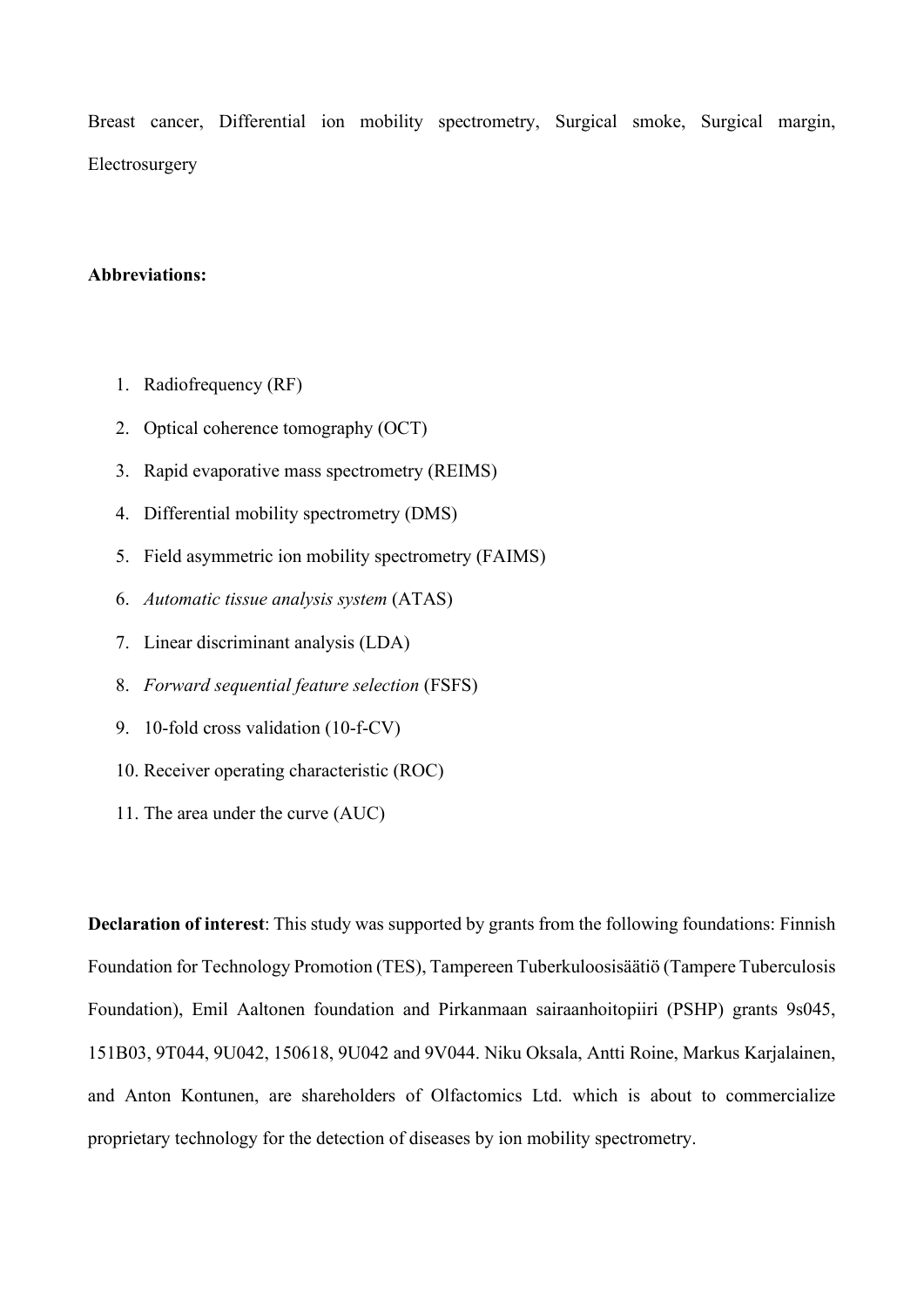**Presented at:** BMT & MED Research Day 2017 held October 26, 2017 in Tampere, Finland.

**Accepted for:** ESPRAS 2018 held 23 October – 27 October in Limassol, Cyprus.

Ethical approval was obtained from the Regional Ethics Committee of Tampere University Hospital (code R17007). The study was conducted according to Declaration of Helsinki principles.

### **1. Introduction**

Breast cancer is the most frequent cancer among women; it affects nearly 1.7 million women worldwide each year and is the fifth most common cause of cancer death in women [1]. The surgical treatment of breast cancer consists of the removal of the tumor by either breast-conserving surgery or mastectomy, accompanied with sentinel node biopsy and in select cases, removal of the axillary lymph nodes [2]. According to recent data, 60% of breast cancer is treated with breast-conserving surgery, while 80% of breast cancer patients are eligible to breast-conserving surgery, suggesting that although patient choice and logistics affect the choice of treatment, the practice may still be too radical [3,4]. Acquiring adequate margin clearance is a key challenge in breast-conserving surgery. A positive margin increases the risk of local recurrence in both invasive breast cancer and ductal carcinoma *in situ* (DCIS), warranting reoperation. [5,6] According to the Society of Surgical Oncology guidelines on margins in breast-conserving surgery, no ink on tumor consensus appears adequate for stage I and II invasive breast cancer, but for DCIS use of 2 mm margin should be the standard [7,8]. According to recent data, up to 30% of patients requires reoperation due to inadequate clearance margins after breast-conserving surgery [9-11]. No-ink-on-tumor consensus has led to a decrease in reoperation rates and an increase in the popularity of breast-conserving surgery [9].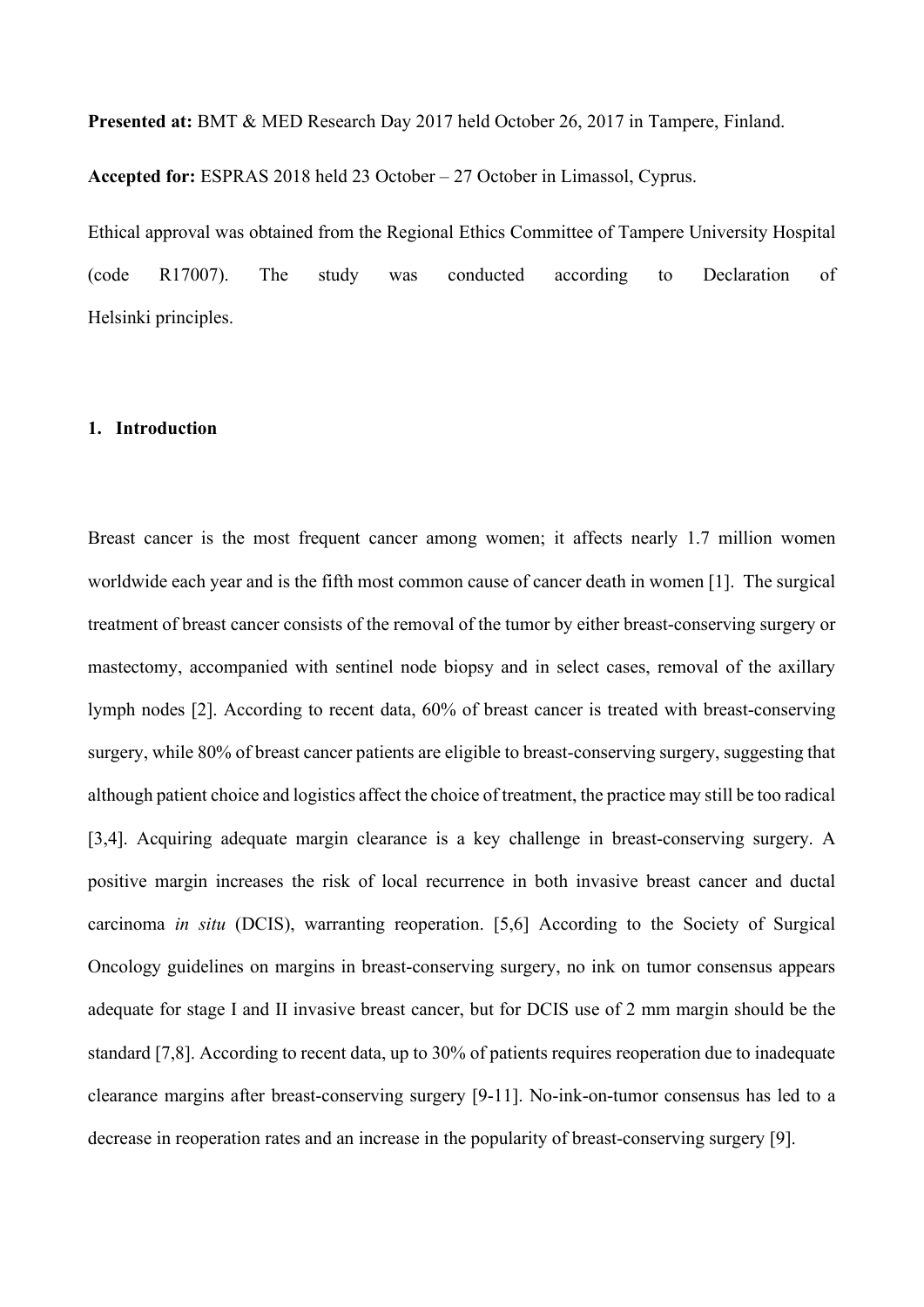Due to costs associated with reoperations, several methods have been developed for the intraoperative evaluation of margins. An intraoperative histological examination of resected tissue by frozen section analysis can be used in suspicious areas but the entire surgical margin cannot be evaluated [12]. The diagnostic accuracy of frozen section analysis is good [13] and routine use of frozen section analysis in breast-conserving surgery has been shown to significantly reduce the reoperation rate [12,14]. Imprint cytology of specimen surfaces has been shown to have the highest performance in evaluating surgical margins of breast cancer patients [15]. The challenges of frozen section analysis include the added duration and disruption of the operation, transportation of samples and the costs of the contribution of the pathologist.

Several methods are being developed for assessing breast cancer margins intraoperatively *in vivo* or *ex vivo* besides imaging and histological assessment. Use of radiofrequency (RF) spectroscopy analysis for the detection of surgical margins (MarginProbe**®**) might reduce the number of reoperations due to inadequate clearance margins [16,17]. In the study by Schnabel et al. the sensitivity and specificity of the device were 75% and 46%, respectively [17]. However, RF spectroscopy disrupts the workflow of the surgeon and might compromise the orientation of the tumor leading to challenges in re-excision. Specimen radiography is used especially for nonpalpable tumors and can be a factor to consider for predicting tumor margins [18]. Intraoperative ultrasound can offer additional information on surgical margins in breast-conserving surgery [19]. Breast specimen radiography and large specimen MRI can offer additional information on the diameter of the invasive carcinoma, but for example the detection of DCIS is challenging [20]. Optical coherence tomography (OCT) has shown potential for intraoperative margin assessment in breast-conserving surgery with a sensitivity varying from 100% to 58.8% and specificity from 82% to 81% in studies [21,22].

Electrosurgery is used extensively in breast surgery [23]. It cuts tissues by heat-induced evaporation, producing surgical smoke [24]. Rapid evaporative mass spectrometry (REIMS) studies show that the molecular composition of surgical smoke has cancer-specific features with an accuracy of over 95%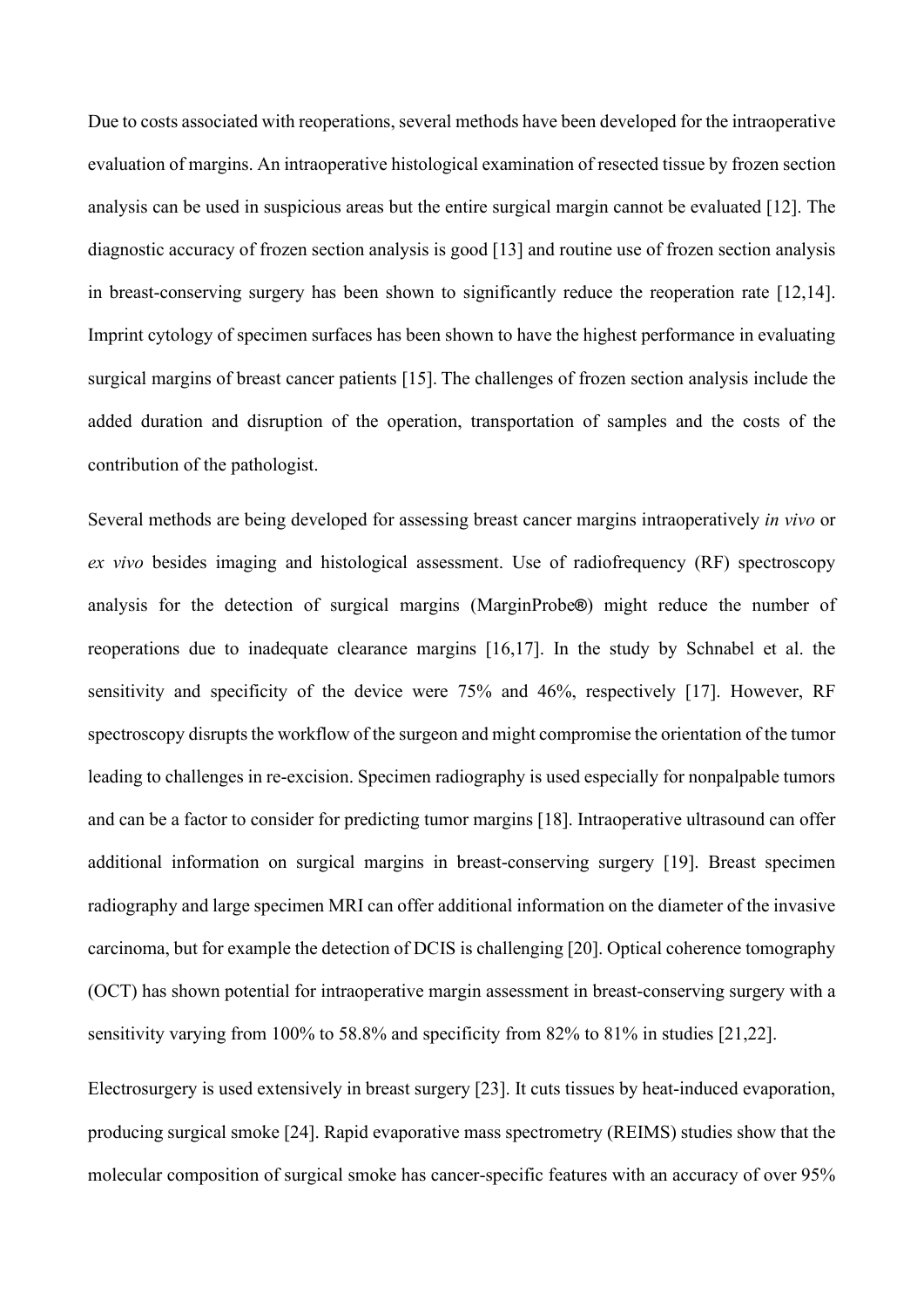for discriminating malignant tissues from benign ones [25,26]. Currently, the disadvantage of mass spectrometry technology is the excessive cost and complexity, preventing adoption outside research facilities. Differential mobility spectrometry (DMS) or synonymous field asymmetric ion mobility spectrometry (FAIMS) have been extensively studied in medical applications [27]. DMS is a variant of ion mobility spectrometry: a stream of gas is first ionized, then an asymmetric radiofrequency electric field is applied to the sample gas, enabling the differentiation and filtering of ions to discriminate and analyze the molecular composition of the sample and present it as a dispersion plot. The advantage of DMS is its lower cost, complexity and maintenance requirements compared to systems based on mass spectrometry. We have demonstrated that DMS discriminates porcine tissues by surgical smoke [28]. To date, there is no data on discrimination of benign and malignant tissues.

In our study we examined surgical smoke created with a diathermy blade using DMS. We analyzed fresh malignant breast tissue, normal mammary gland and adipose tissue *ex vivo*. Our goal was to demonstrate the capability of DMS in this application, paving way for real-time margin assessment.

### **2. Material and Methods**

#### *2.1 Study material*

This study has been approved by the Ethical Committee of Tampere University Hospital (TAUH) (code R17007). The tissue material consisted of breast cancer surgical specimens of which surgery were performed in TAUH and Hatanpää County Hospital between June 2017 and November 2017. All patients included in the study underwent standard diagnostic workup and pre-operative tumor board. Tissue samples were collected by two breast pathologists (J.H. and T.T.) from Fimlab Laboratories, which is the principal pathology laboratory in the TAUH region.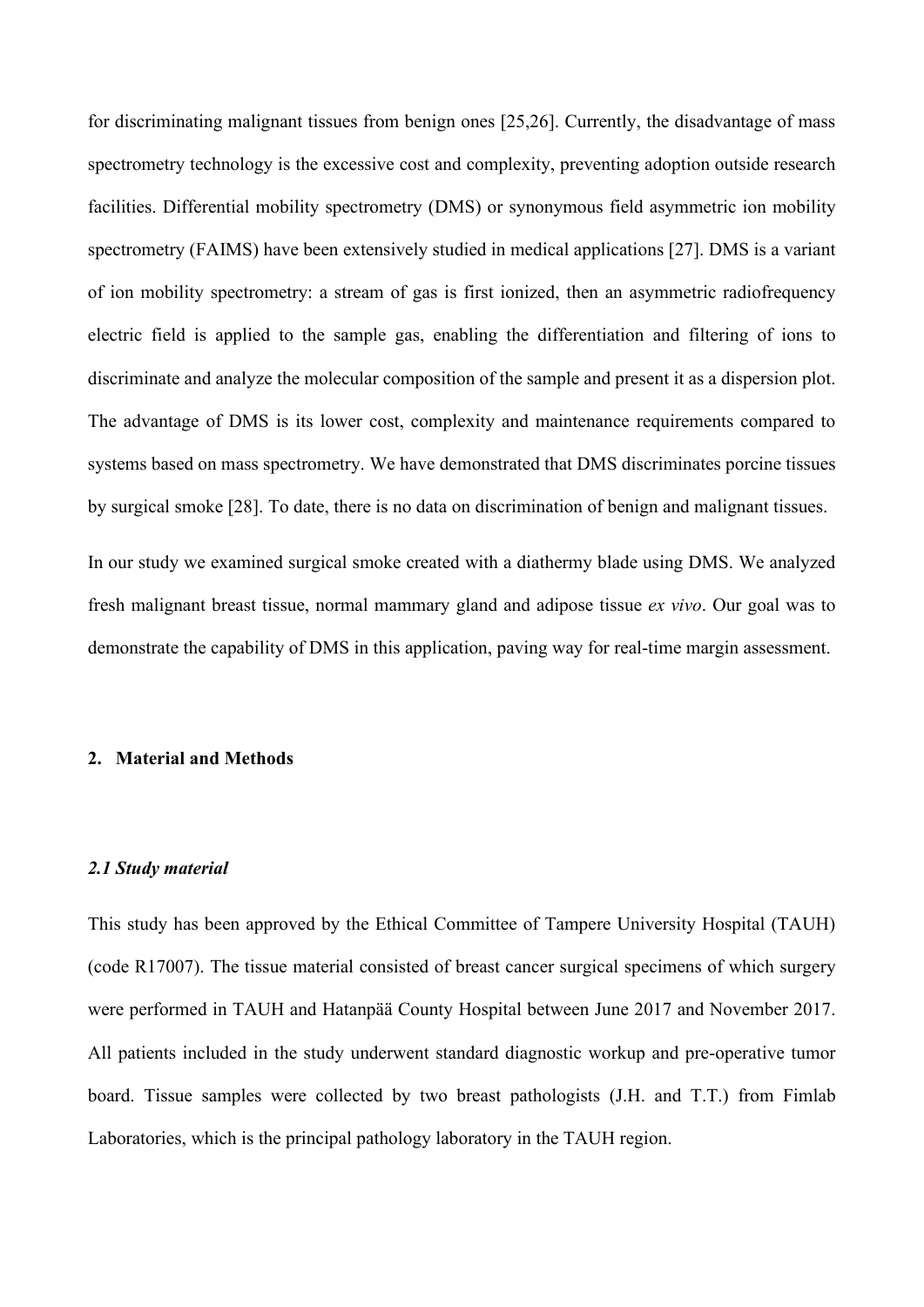Punch biopsies of 4 mm diameter were taken during the gross dissection of fresh surgical specimen. Tissues included in the study were: palpable breast carcinoma preliminarily assessed as clinical tumor stage (cT)  $\ge$  cT2, macroscopically normal mammary gland  $>$  2 cm apart from the malignant tumor, fat and vascular structures. Several samples, usually five, were taken from each category per patient. Vascular specimens were collected only when clearly visible on grossing. The accuracy of sample site for cancerous punch biopsies were histologically verified in 20 cases (Fig. 1). The samples were covered with a gauze moisturized with saline to prevent dehydration and stored at +4 ˚C until analysis at Tampere University of Technology within the same or following day in most cases. For the analysis, a custom-made well plate was made to control the sampling process.

The well plate contained 40 rounded wells (5.5 mm diameter, 5.75 mm depth). To prevent the diathermy knife from short-circuiting due to direct contact with the well plate, the wells were covered with a thin protective layer of agar. Agar was a suitable material for the protective layer, since it produces unnoticeable DMS response, when subjected to electrosurgery. The surgical smoke analyses were performed in random order. Measurements of poor quality due to incomplete production of smoke, defective sample preprocessing or malfunctions in the DMS analysis were excluded from the study. The selection criteria for technically failed measurements are presented in Fig. 2. The number of measured and excluded samples for each measurement day can be seen in the supplementary material (Table S1). The full reports of the cases (structured histopathology report and a prognostic panel including estrogen receptor (ER), progesterone receptor (PgR), Ki-67, Her2 IHC and dual ISH) were gathered from patient records after analysis.

#### *2.2 Measurement system*

The measurement system used in this study is an advanced model of a custom-built device that we have previously described as the *automatic tissue analysis system* (ATAS). The system comprises a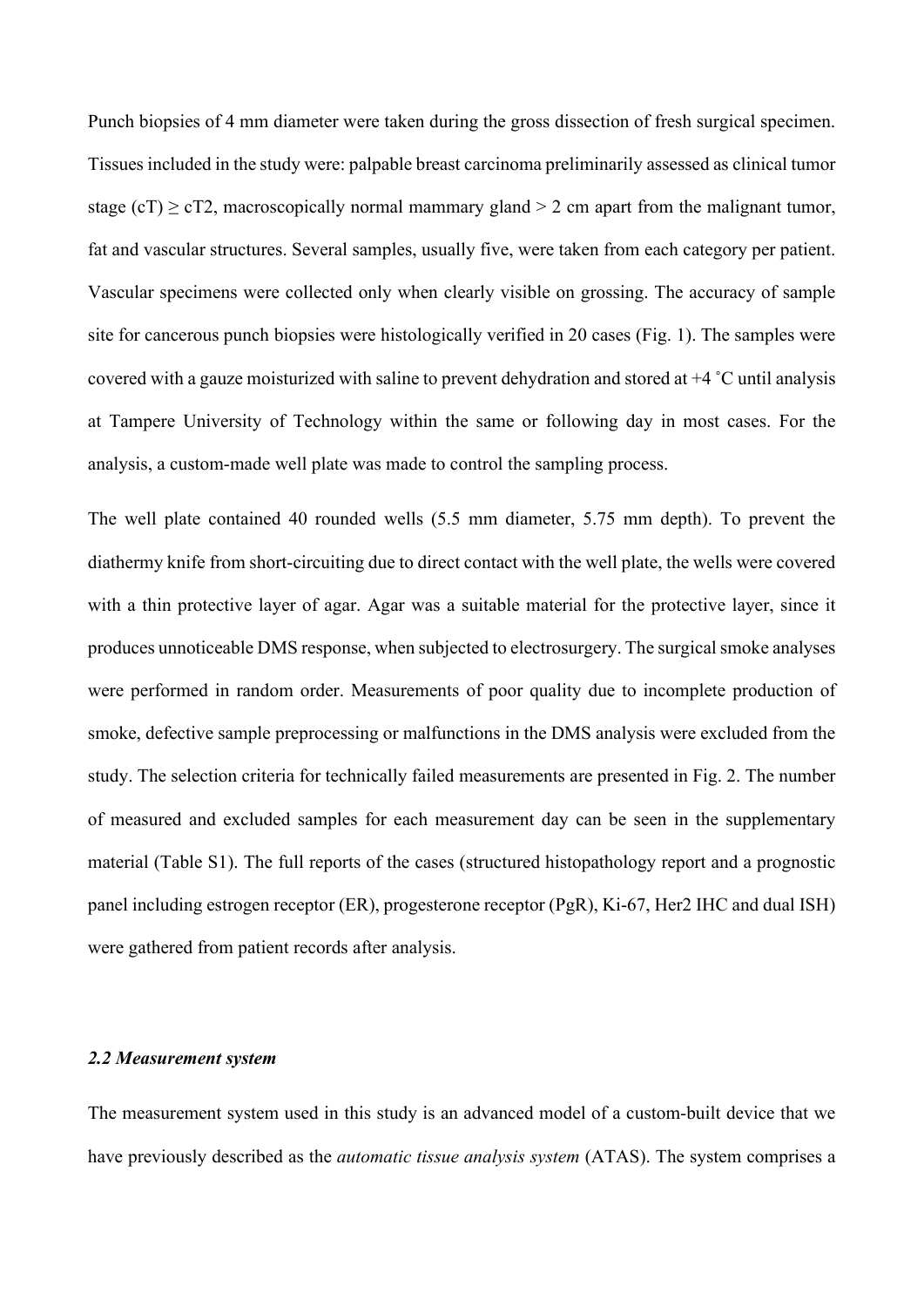computer-controlled electrosurgical sampling stage, a gas sample pre-processing unit, and the ENVI-AMC® DMS device (Environics Oy, Finland). [28]

In this study, the DMS analysis produced an output *dispersion plot* of 1620 values that represent the ion spectrum of the measured surgical smoke sample. A schematic illustration of the measurement system and an example output dispersion plot are presented in Fig. 3.

### *Sampling protocol*

Each sample was cut individually in an automated measurement sequence. The depth (3 mm) and duration (1.5 s) of the electrosurgical cut was kept constant to stabilize the concentration of the created surgical smoke. The duration of DMS was one minute, after which the system cleaned itself with dried purified air for another minute to prevent carry-over in the subsequent measurement.

### *2.3 Classification Models and Statistical Analysis*

The DMS data from the measured surgical smoke was processed with cross-validated linear discriminant analysis (LDA) classification algorithms created in MATLAB (The MathWorks Inc., U.S.A). The basic principle of LDA classification is presented in the supplementary material (Fig. S1). The LDA classification models were cross-validated with 10-fold cross validation (10-f-CV). To exclude the possible overfitting bias from the classification, an additional holdout classification with randomly selected 70% of the data used as the train set and the remaining 30% used as the test set, was also conducted.

The LDA classification of the samples was first done by using the full raw data matrix (1620 values) of the dispersion plots. The analysis was continued with a process called *forward sequential feature selection* (FSFS) to locate the key areas in the dispersion plots of the tissue types. In FSFS, subsets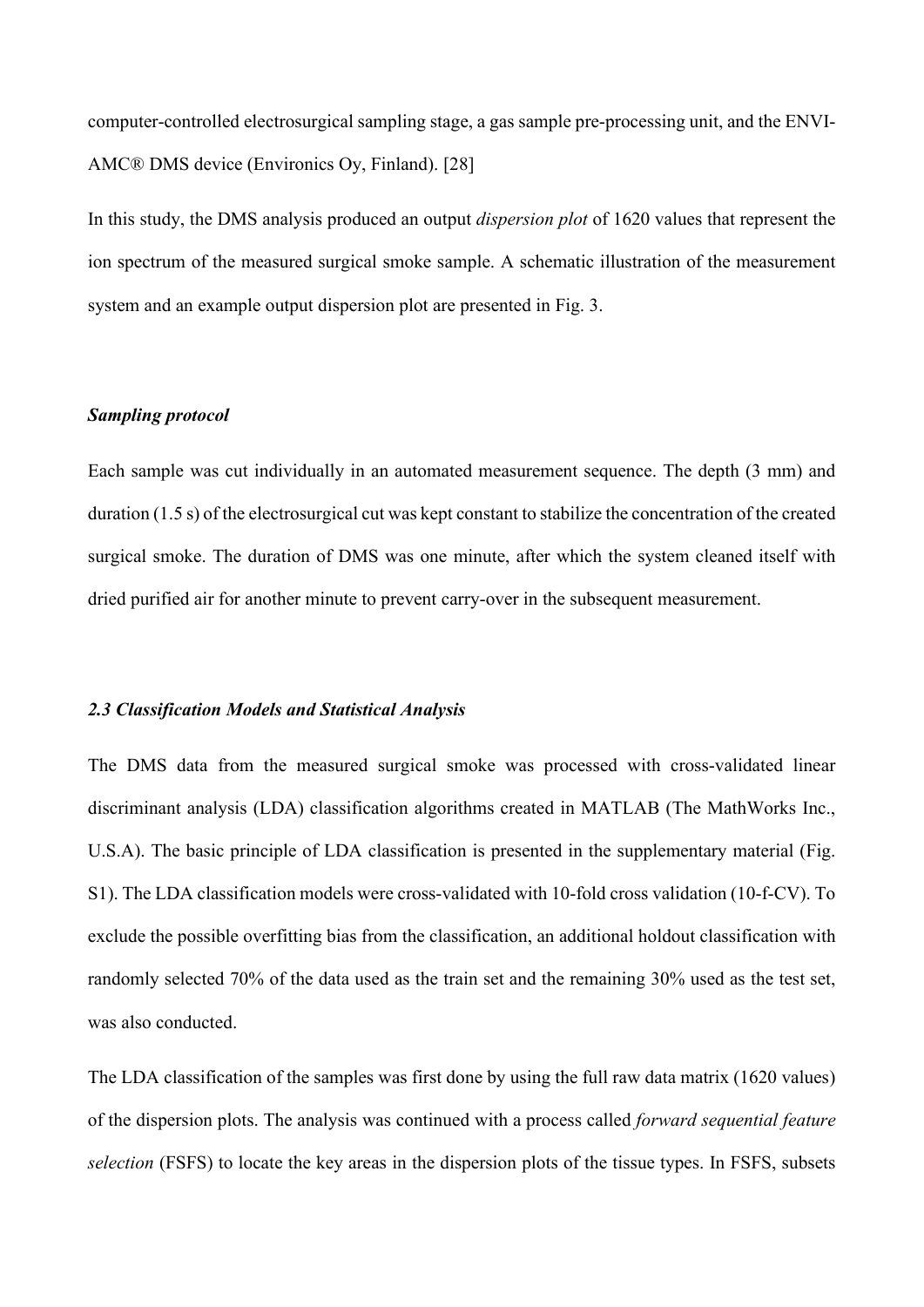of the data matrices are selected until the classification accuracy does not improve significantly by the addition of new features [29]. A block diagram explaining the principle of FSFS is presented in the supplementary material (Fig. S2). The most relevant pixels in the dispersion plots were chosen for further analysis by performing 1000 cycles of FSFS each with new dataset partitions for 10-f-CV.

Using the FSFS-selected features, a receiver operating characteristic (ROC) curve was also plotted to visualize the diagnostic properties of the differentiation of carcinoma and all measured benign tissues. The ROC curve was plotted using the bootstrap method with 1000 repetitions.

#### **3. Results**

#### *3.1 Characteristics of study samples*

In total we examined 106 surgical smoke samples from 21 malignant breast tumors and 198 samples from benign tissues including macroscopically normal mammary gland ( $n = 82$ ), adipose tissue ( $n =$ 88) and vascular tissue ( $n = 28$ ). No benign breast tumors were included in the study. Clinical characteristics of carcinomas are presented in Table 1. Histopathological analysis was done for all tumors.

### *3.2 Classification results*

With the raw data, our 10-f-CV LDA model achieved a classification accuracy of 86.5% when comparing carcinoma samples to all benign samples. The sensitivity was 80.1% and specificity 89.9%. The results of the binary classification are presented in Table 2. With the holdout method, the classifier achieved an overall classification accuracy of 84.9%, a sensitivity of 77.1% and a specificity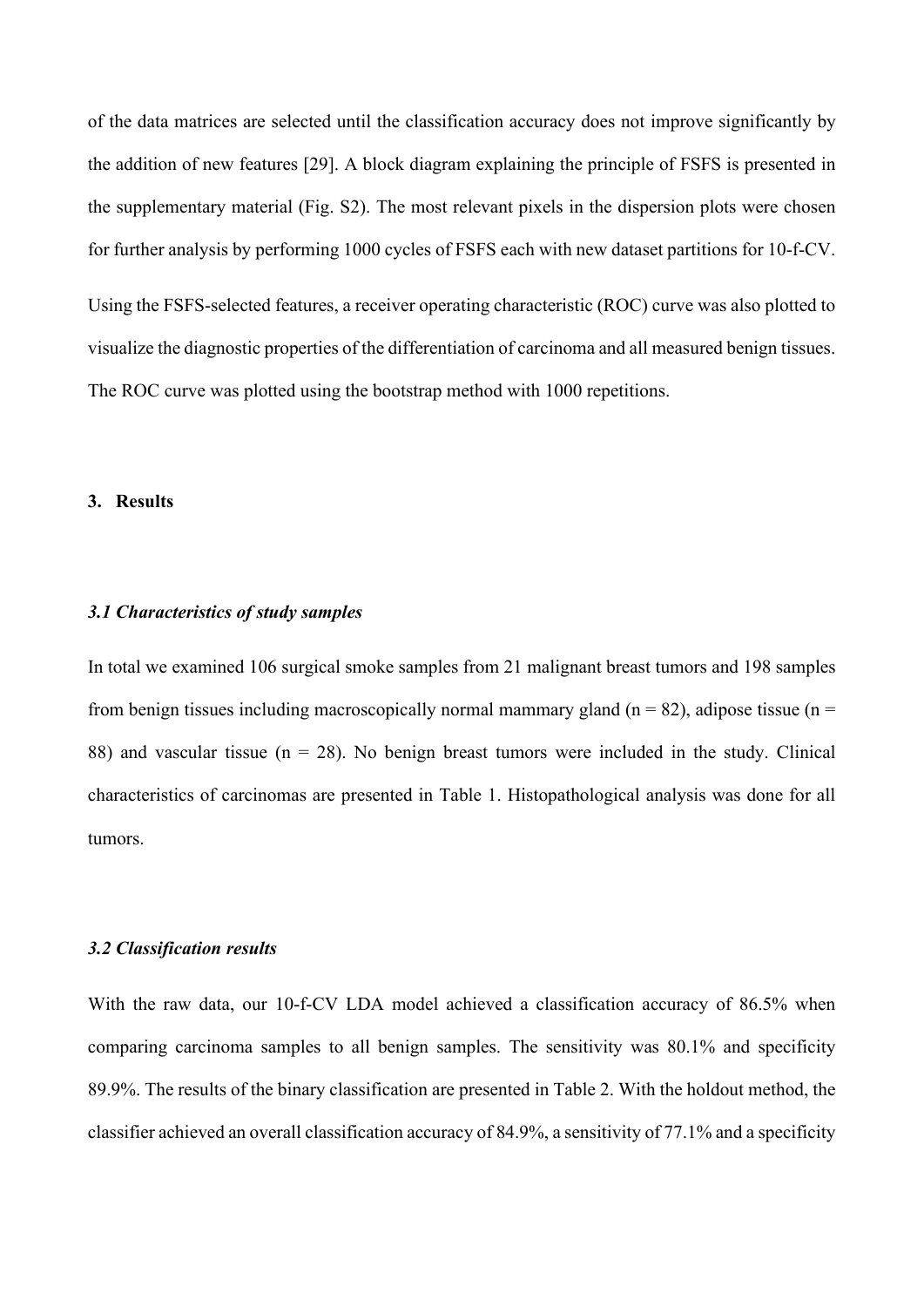of 89.1%. In total, we measured 350 samples, out of which 304 were used in the final analysis. The exclusion criteria for the raw data can be seen in Fig. 2.

The classification accuracy of breast cancer to ductal  $(n = 69)$ , lobular  $(n = 32)$  and invasive micropapillary  $(n = 5)$  was 94%, 47%, and 100%, respectively. The total classification accuracy by cancer type was 80.2%. The confusion matrix of the classification results is presented in the supplementary material (Table S2).

After the breast cancer classification with all 1620 pixels of the dispersion plot, the thousand FSFS cycles were performed. The process revealed that by average, 7 pixels from the dispersion plot were used in the feature selective classification of carcinoma and benign tissues. The average classification accuracy was 82.4% with a standard deviation of 1.8%. With the seven most frequently selected pixels, a ROC curve for the classification between carcinomas and benign tissue was plotted (Fig. 4). The area under the curve (AUC) value for the classification was 0.895 with 95% confidence bounds of 0.850 and 0.923.

### **4. Discussion**

DMS coupled with ATAS achieves high performance in discrimination of benign and malignant breast tissue. The analysis of raw DMS data achieved a high discrimination rate of 86.5%. Similar performance was retained with only seven selected features of the dispersion plots and with the holdout validation. These results demonstrate the feasibility of intraoperative margin assessment with DMS from surgical smoke.

The inherent advantage of surgical smoke analysis is that if the surgeon uses electrocautery to excise the whole tumor, the whole surface of the cavity is sampled without additional stages in the surgery.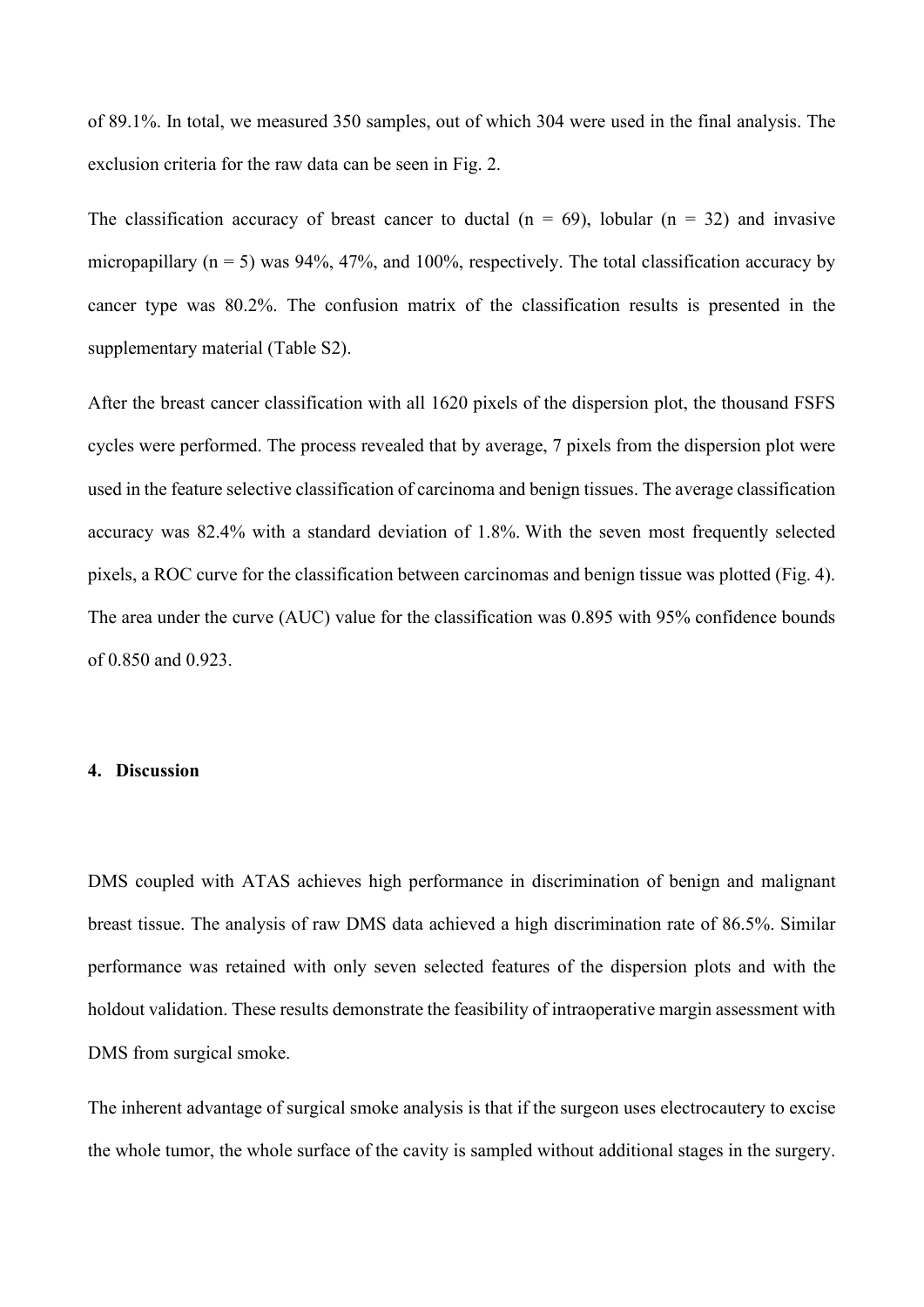Furthermore, the orientation is easy to maintain and real-time analysis would allow the surgeon to excise positive margins accurately without resorting to larger resections such as shaving the whole cavity.

The performance of ATAS is close to the reported performance of REIMS, which achieved sensitivity and specificity of 100% in a proof-of-principle study with 16 patients. The discrimination seems to result from different glycerophospholipid profiles. [26] Although the performance of REIMS is impressive, the costs and maintenance needs of mass spectrometry technology remain a major obstacle for clinical adoption. As a more economical option, DMS may achieve the optimal compromise of cost and performance.

Our results compare favorably to existing margin assessment methods. RF spectroscopy, which has been shown to reduce the re-excision rate in breast-conserving surgery in two studies [16,17], has shown comparable performance in detection of benign breast tissue and carcinoma with a sensitivity and specificity of 90% and 91%, respectively [30]. RF spectroscopy can cover an area large enough to be practical but can currently only be performed *ex vivo*, leading to challenges of accurate orientation of the resected tumor. If the margin is positive, a larger re-excision is needed to achieve negative margins because the orientation of elastic breast tissue is difficult to maintain. OCT has been applied for intraoperative breast cancer margin evaluation with a sensitivity of 100% and a specificity of 82% [21]. It yields a histologic view of the tissue, which requires human interpretation and thus significant training for the surgeon. Nolan et al. addressed this issue by developing a decision support system for studying axillary lymph nodes in breast cancer surgery with a low sensitivity of 58.8% and mediocre specificity of 81.4% [22]. The results imply that in skilled hands, the specificity of OCT is similar to ATAS. However, the results concerning the sensitivity of OCT are inconclusive. Both RF and OCT require an additional stage of analysis in the surgery, which prolongs the anesthesia and interrupts the workflow.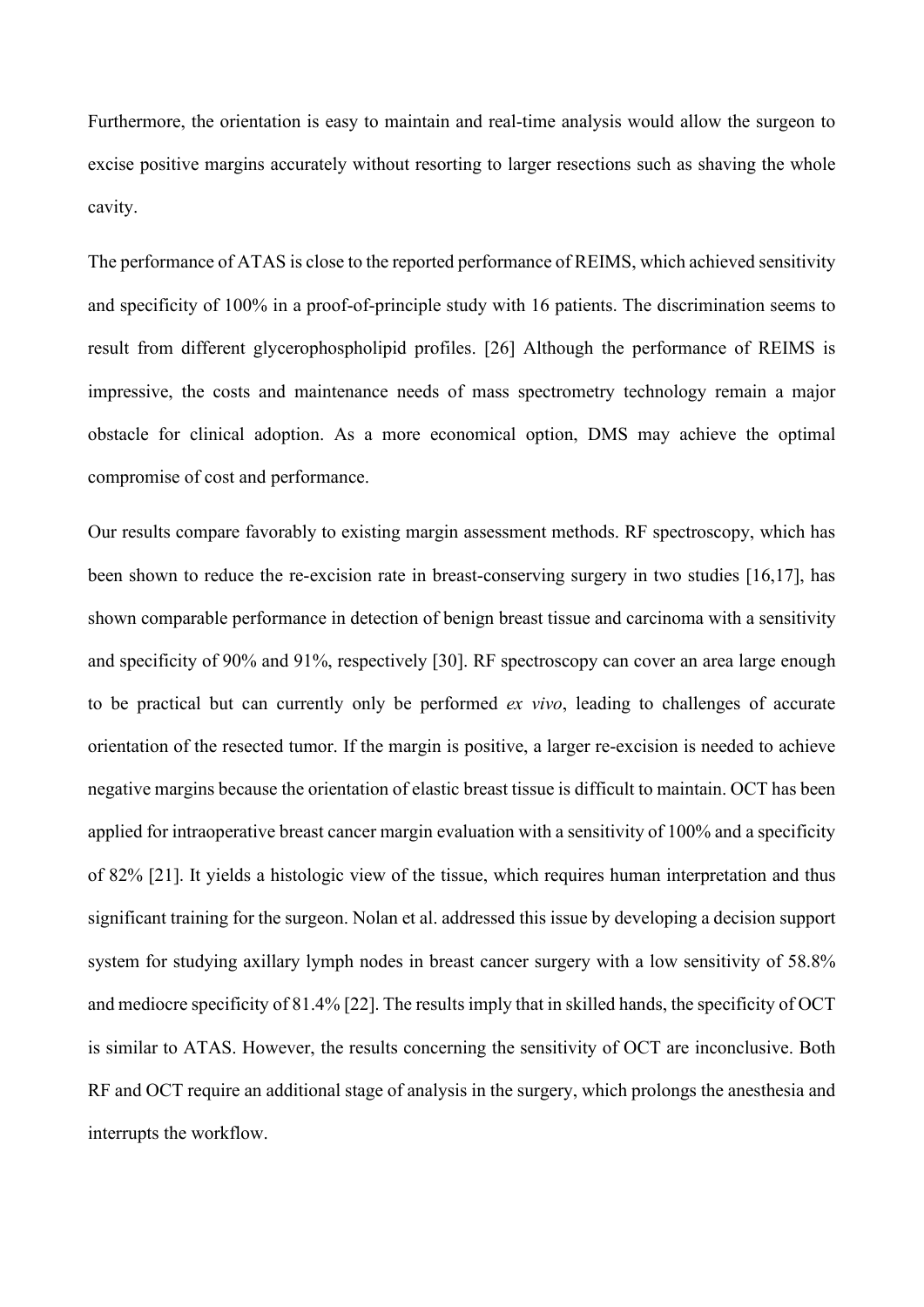Our protocol was designed to minimize bias. In addition to cancerous tissue, benign samples were collected from the patients as reference. Samples were collected within hours of the operation, stored fresh and analyzed shortly after gathering. The collection of samples was done by two experienced pathologists. The analysis of surgical smoke was done in a standardized pattern in a controlled environment. Hence, the analyses done on separate occasions are comparable and the risk for day-today bias is low. Punch biopsies of cancerous tissue were histologically verified in 20 cases. Biopsies from one large lobular carcinoma (T3) were not verified, but due to the macroscopic extend of the carcinoma it is likely that all punch biopsies consisted of cancerous tissue. From the 20 carcinomas that were histologically verified, punch biopsies from 18 cases consisted entirely of cancerous tissue. Punch biopsies from two carcinomas were only partially cancerous tissue in the histological assessment: in total 10 punch biopsies classified as malignant tissue may contain benign tissue. When the samples from the unverified lobular carcinoma and the samples from the two carcinomas of which punch biopsies were only partially cancerous tissues were excluded from the study, the accuracy (87%), sensitivity (84%) and specificity (89%) remained unchanged suggesting insignificant bias. Therefore, the samples remained included in the study. Benign punch biopsies were not histologically verified. However, all benign punch biopsies were collected by experienced pathologists by macroscopic judgement from a distance of 2 cm from the tumor. Should some of the benign contain malignant tissue, it would cause negative bias and would underestimate the performance of DMS.

All carcinomas that were preliminarily assessed as clinical tumor stage were included in the study. Despite the preliminary estimation a portion of tumors were classified as  $pT1c$  (n = 4). One of the tumors was micropapillary carcinoma and consequently the number of micropapillary carcinoma samples analyzed was small compared to other carcinomas. Micropapillary and ductal carcinoma samples were analyzed on the same day: all micropapillary samples were classified correctly and only one ductal carcinoma sample was classified as invasive micropapillary. The performance of the classification could be more balanced with additional measurements to strengthen classification of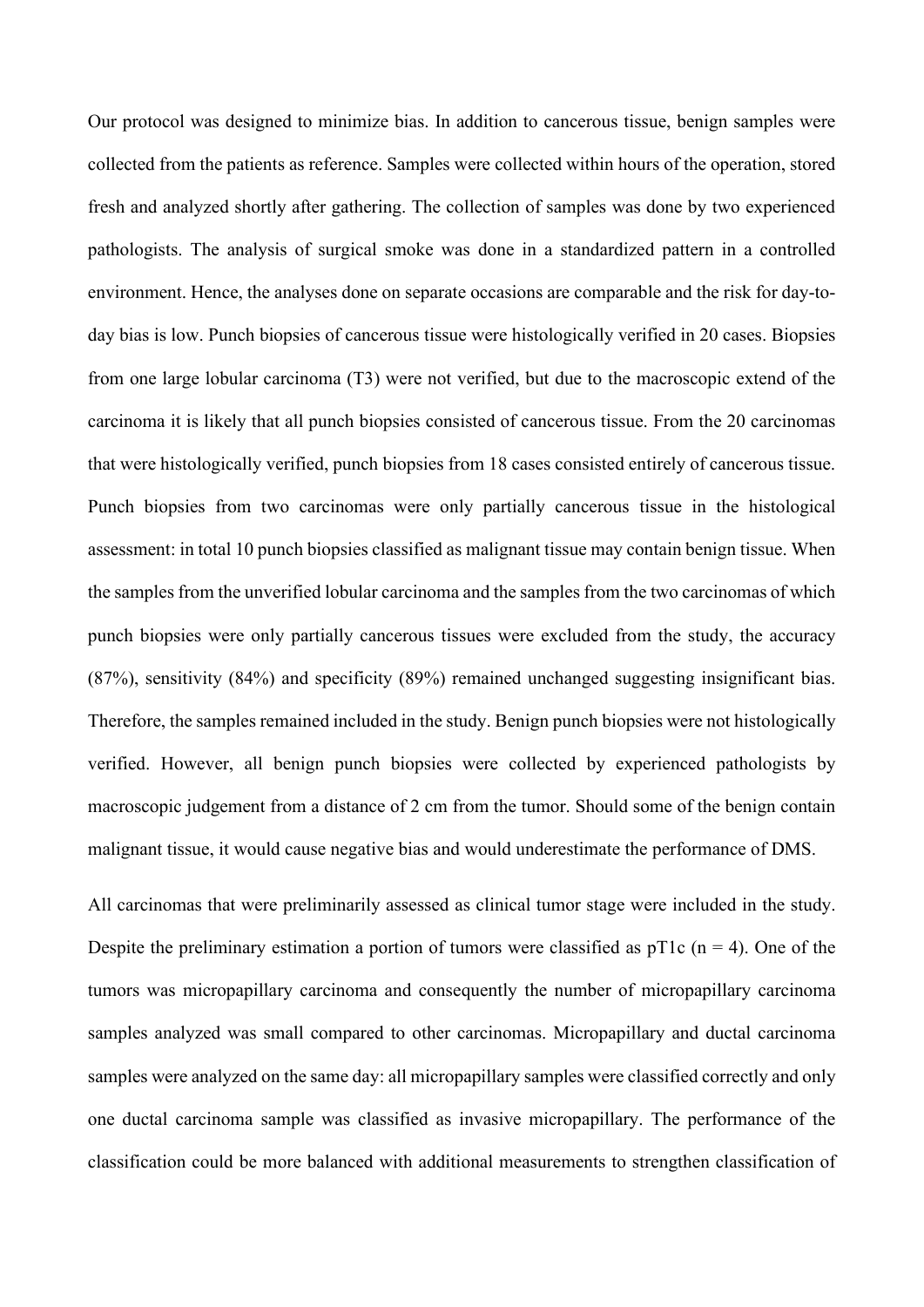carcinomas by their key features or by separating the benign classes. Weighting coefficients could also be implemented for further improving the diagnostic properties.

Even though the results of this study were comparable to previous studies, limitations of the design must be acknowledged. The key issues in the study were the challenges relating to the function of the ATAS system, variations in the study material, and the duration of the measurements. The systemrelated limitations led to occasional failed measurements that could not be used in the result analysis. The causes for failed measurements were 1) sample adherence to the diathermy, which prevented smoke production, 2) data communication delay between the sampling system, and 3) malfunctions of the pre-processing unit or the DMS device. Even with the exclusion of technically failed measurements, responses of especially vascular tissue specimens exhibited high variation. The heterogeneity of the tissue pieces and the resulting variation in the dispersion plots can explain the relatively low sensitivity of the binary classification. In our classification models, the benign tissue class was heterogenous with distinct dispersion plots from adipose tissue, macroscopically normal mammary gland and vascular tissue. This makes the classification criteria more complex and reduces the performance in small samples. The dispersion plots of the malignant tissues were more homogenous, leading to a more uniform malignant class. In addition, the benign class consisted of almost twice as many samples compared to the malignant class, which may bias the classification algorithm to favor the larger group in unsure cases, resulting in high specificity, but low sensitivity.

In this pilot study with the focus on the proof-of-concept, we used a high-resolution dispersion plot and a long cleaning period to maximize the data from the samples. This results in 1-minute duration of the measurement with an additional 1-minute for cleaning period. However, the FSFS classification models revealed that the whole spectrum of 1620 pixels is needlessly large for accurate differentiation of carcinoma and benign breast tissues. By concentrating on the selected areas of the dispersion plot, the combined measurement and recovery time is reduced to seconds, making it feasible for real-time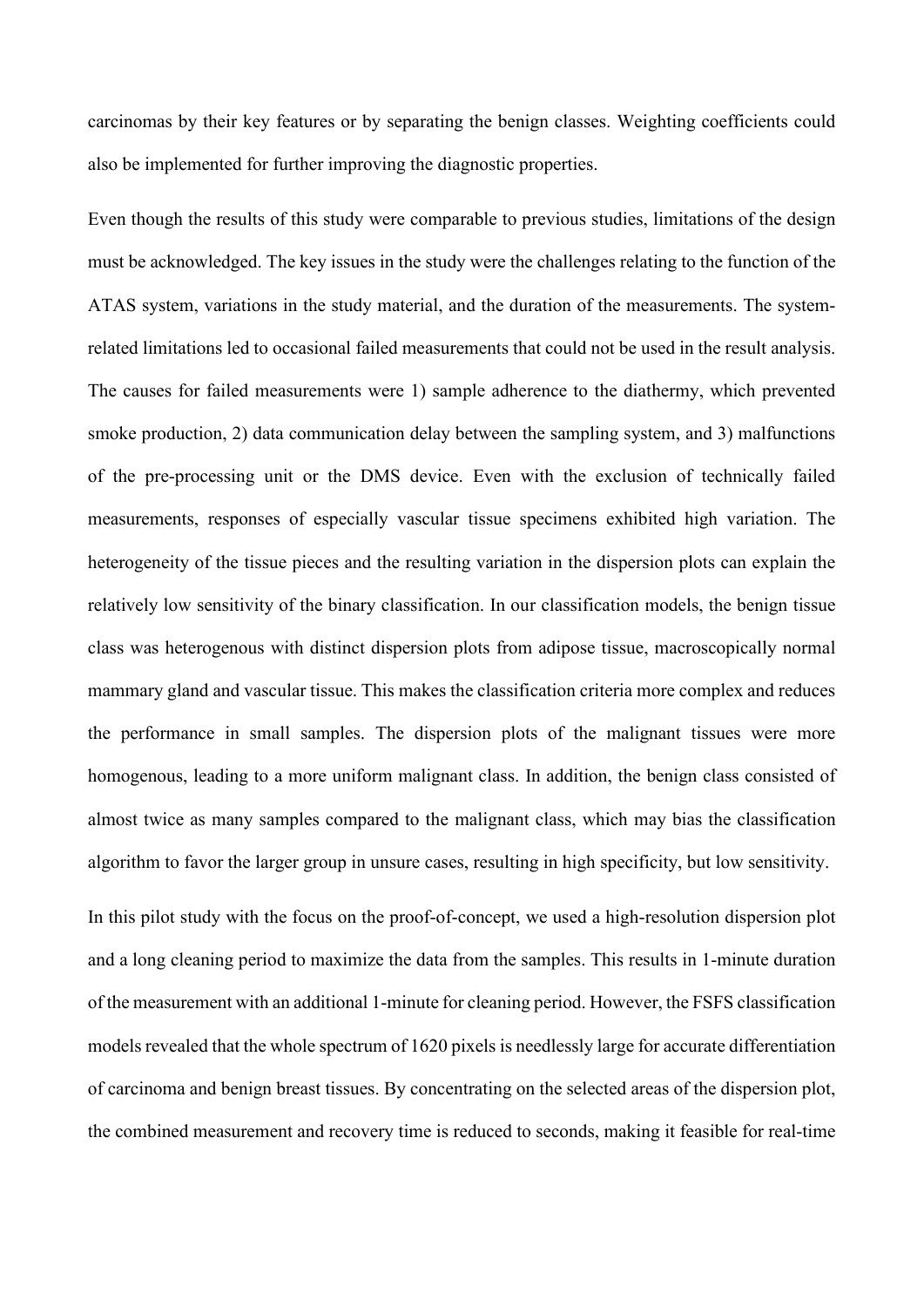use. This model will be validated in future work, taking a step further towards the intraoperative cancer margin analysis.

#### **5. Conclusions**

The results demonstrate the ability of DMS to differentiate malignant and benign breast tissues based on surgical smoke in a laboratory setting. In the future, a rapid analysis model should be validated and the automatic tissue analysis system should be further developed for robust operation.

### **6. Acknowledgements:**

Colleagues from Tampere University of Technology and the staff of Fimlab Laboratories' pathology laboratory.

This study was supported by grants from the following foundations: Finnish Foundation for Technology Promotion (TES), Tampereen Tuberkuloosisäätiö (Tampere Tuberculosis Foundation), Emil Aaltonen foundation and Pirkanmaan sairaanhoitopiiri (PSHP) grants 9s045, 151B03, 9T044, 9U042, 150618, 9U042 and 9V044.

### **7. References**

[1] J Ferlay, I Soerjomataram, R Dikshit, S Eser, C Mathers, M Rebelo, et al. Cancer incidence and mortality worldwide: sources, methods and major patterns in GLOBOCAN 2012. Int.J.Cancer. 136 (2015) E359-86.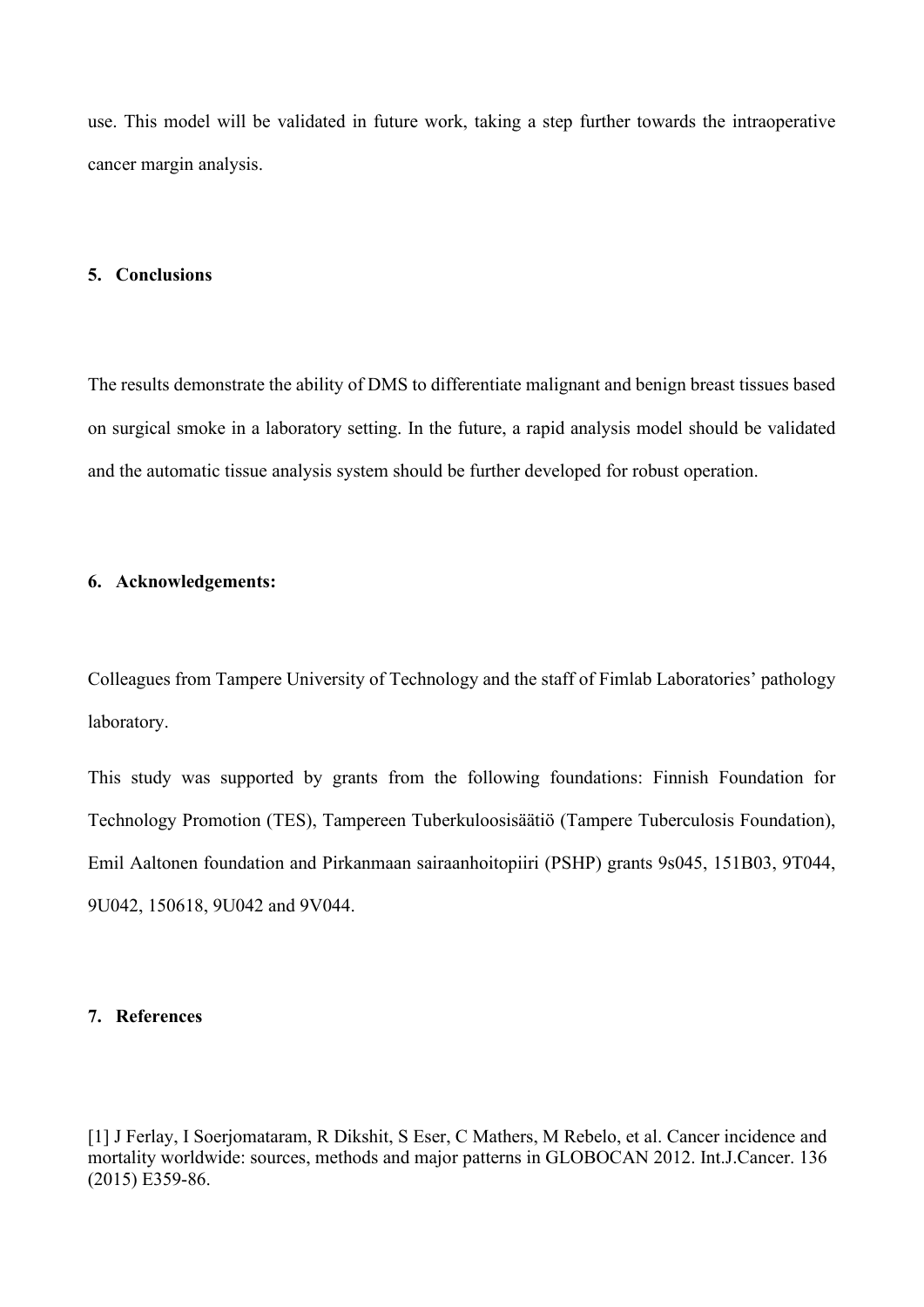[2] E Senkus, S Kyriakides, S Ohno, F Penault-Llorca, P Poortmans, E Rutgers, et al. Primary breast cancer: ESMO Clinical Practice Guidelines for diagnosis, treatment and follow-up. Annals of Oncology. 26 (2015) 8-30.

[3] J Fajdic, D Djurovic, N Gotovac, Z Hrgovic. Criteria and procedures for breast conserving surgery. Acta inform.med. 21 (2013) 16-19.

[4] CE DeSantis, CC Lin, AB Mariotto, RL Siegel, KD Stein, JL Kramer, et al. Cancer treatment and survivorship statistics, 2014, CA Cancer.J.Clin. 64 (2014) 252-271.

[5] N Houssami, P Macaskill, ML Marinovich, M Morrow. The association of surgical margins and local recurrence in women with early-stage invasive breast cancer treated with breast-conserving therapy: a meta-analysis. Ann.Surg.Oncol. 21 (2014) 717-730.

[6] ML Marinovich, L Azizi, P Macaskill, L Irwig, M Morrow, LJ Solin, et al. The Association of Surgical Margins and Local Recurrence in Women with Ductal Carcinoma In Situ Treated with Breast-Conserving Therapy: A Meta-Analysis, Ann.Surg.Oncol. 23 (2016) 3811-3821.

[7] M Morrow, KJ Van Zee, LJ Solin, N Houssami, M Chavez-MacGregor, JR Harris, et al. Society of Surgical Oncology-American Society for Radiation Oncology-American Society of Clinical Oncology Consensus Guideline on Margins for Breast-Conserving Surgery with Whole-Breast Irradiation in Ductal Carcinoma In Situ. [Review], Ann.Surg.Oncol. 23 (2016) 3801-3810.

[8] MS Moran, SJ Schnitt, AE Giuliano, JR Harris, SA Khan, J Horton, et al. Society of Surgical Oncology-American Society for Radiation Oncology consensus guideline on margins for breastconserving surgery with whole-breast irradiation in stages I and II invasive breast cancer. Int.J.Radiat.Oncol.Biol.Phys. 88 (2014) 553-564.

[9] M Morrow, P Abrahamse, TP Hofer, KC Ward, AS Hamilton, AW Kurian, et al. Trends in Reoperation After Initial Lumpectomy for Breast Cancer: Addressing Overtreatment in Surgical Management. JAMA Oncol. 3 (2017) 1352-1357.

[10] LE McCahill, RM Single, EJ Aiello Bowles, HS Feigelson, TA James, T Barney, et al. Variability in reexcision following breast conservation surgery. JAMA. 307 (2012) 467-475.

[11] MT van Leeuwen, MO Falster, CM Vajdic, PJ Crowe, S Lujic, E Klaes, et al. Reoperation after breast-conserving surgery for cancer in Australia: statewide cohort study of linked hospital data. BMJ Open. 8 (2018) e020858.

[12] JM Jorns, D Visscher, M Sabel, T Breslin, P Healy, S Daignaut, et al. Intraoperative frozen section analysis of margins in breast conserving surgery significantly decreases reoperative rates: one-year experience at an ambulatory surgical center. Am.J.Clin.Pathol. 138 (2012) 657-669.

[13] St John,Edward Robert B.Sc, M.R.C.S., RBS AlKhudairi, HMRCS Ashrafian, TFECTS Athanasiou F.R.C.S., Z Takats, DJMP Hadjiminas F.R.C.S., et al. Diagnostic Accuracy of Intraoperative Techniques for Margin Assessment in Breast Cancer Surgery: A Meta-analysis, Ann.Surg. 265 (2017) 300-310.

[14] JCFACS Boughey, TJFACS Hieken, JWFACS Jakub, ACFACS Degnim, CSFACS Grant, DRFACS Farley, et al. Impact of analysis of frozen-section margin on reoperation rates in women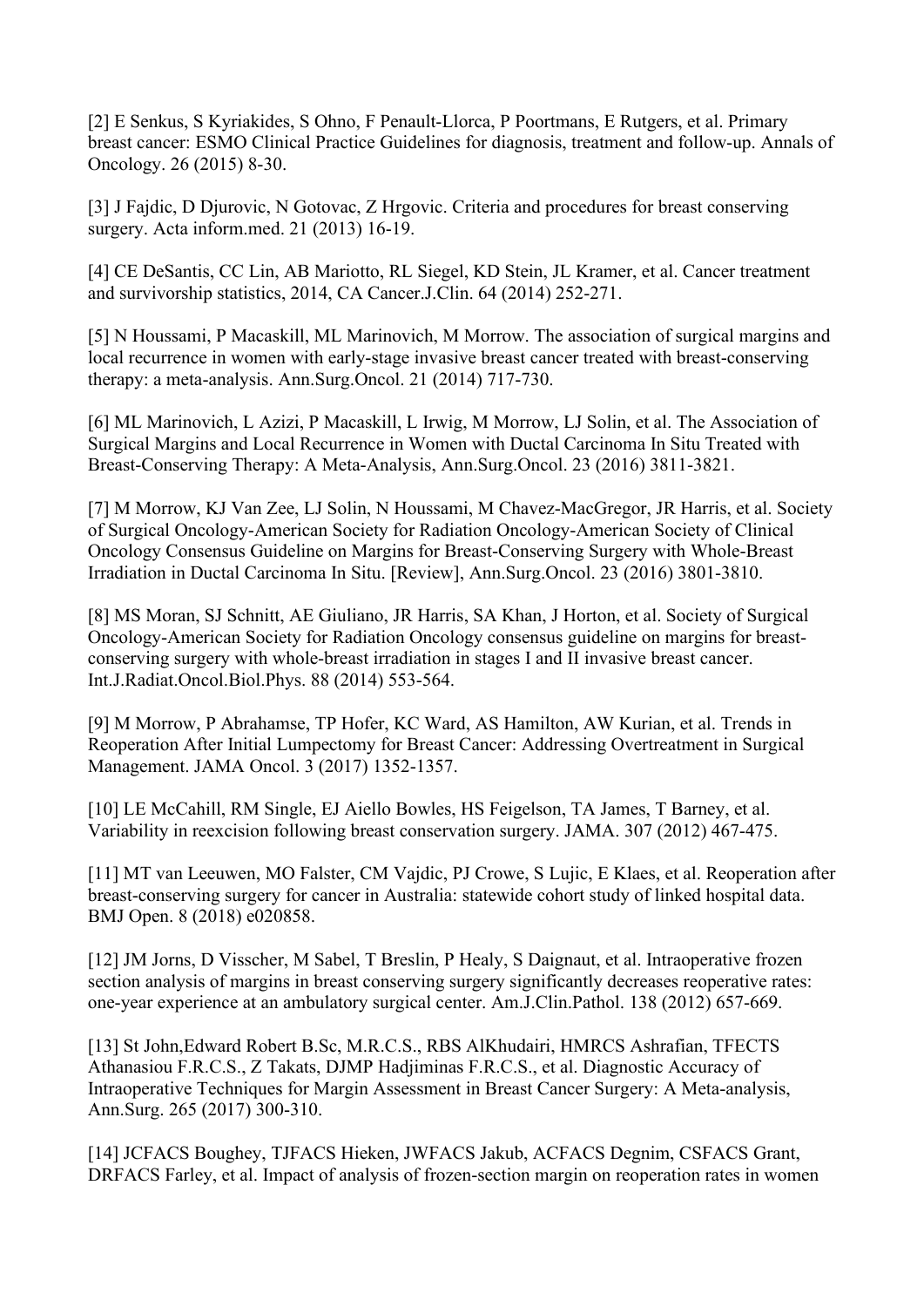undergoing lumpectomy for breast cancer: Evaluation of the National Surgical Quality Improvement Program data, Surgery. 156 (2014) 190-197.

[15] M Bakhshandeh, SO Tutuncuoglu, G Fischer, S Masood. Use of imprint cytology for assessment of surgical margins in lumpectomy specimens of breast cancer patients. Diagn.Cytopathol. 35 (2007) 656-659.

[16] TM Allweis, Z Kaufman, S Lelcuk, I Pappo, T Karni, S Schneebaum, et al. A prospective, randomized, controlled, multicenter study of a real-time, intraoperative probe for positive margin detection in breast-conserving surgery. Am.J.Surg. 196 (2008) 483-489.

[17] F Schnabel, SK Boolbol, M Gittleman, T Karni, L Tafra, S Feldman, et al. A randomized prospective study of lumpectomy margin assessment with use of MarginProbe in patients with nonpalpable breast malignancies. Ann.Surg.Oncol. 21 (2014) 1589-1595.

[18] C Mazouni, R Rouzier, C Balleyguier, L Sideris, F Rochard, S Delaloge, et al. Specimen radiography as predictor of resection margin status in non-palpable breast lesions. Clin.Radiol. 61 (2006) 789-796.

[19] NS Ivanovic, DD Zdravkovic, Z Skuric, J Kostic, N Colakovic, M Stojiljkovic, et al. Optimization of breast cancer excision by intraoperative ultrasound and marking needle - technique description and feasibility. World Journal of Surgical Oncology. 13 (2015) 153.

[20] H Abe, A Shimauchi, X Fan, JN River, H Sattar, J Mueller, et al. Comparing post-operative human breast specimen radiograph and MRI in lesion margin and volume assessment. J.appl.clin.med.phys. 13 (2012) 3802.

[21] FT Nguyen, AM Zysk, EJ Chaney, JG Kotynek, UJ Oliphant, FJ Bellafiore, et al. Intraoperative evaluation of breast tumor margins with optical coherence tomography. Cancer Res. 69 (2009) 8790-8796.

[22] RM Nolan, SG Adie, M Marjanovic, EJ Chaney, FA South, GL Monroy, et al. Intraoperative optical coherence tomography for assessing human lymph nodes for metastatic cancer. BMC Cancer. 16 (2016) 144.

[23] FC Meeuwsen, ACP Guedon, EA Arkenbout, M van der Elst, J Dankelman, JJ van den Dobbelsteen. The Art of Electrosurgery: Trainees and Experts. Surg.Innov. 24 (2017) 373-378.

[24] I Bruske-Hohlfeld, G Preissler, K Jauch, M Pitz, D Nowak, A Peters, et al. Surgical smoke and ultrafine particles. J.occup.med.toxicol. 3 (2008) 31.

[25] J Balog, T Szaniszlo, K Schaefer, J Denes, A Lopata, L Godorhazy, et al. Identification of biological tissues by rapid evaporative ionization mass spectrometry. Anal.Chem. 82 (2010) 7343- 7350.

[26] J Balog, L Sasi-Szabo, J Kinross, MR Lewis, LJ Muirhead, K Veselkov, et al. Intraoperative tissue identification using rapid evaporative ionization mass spectrometry. Science Translational Medicine. 5 (2013) 194ra93.